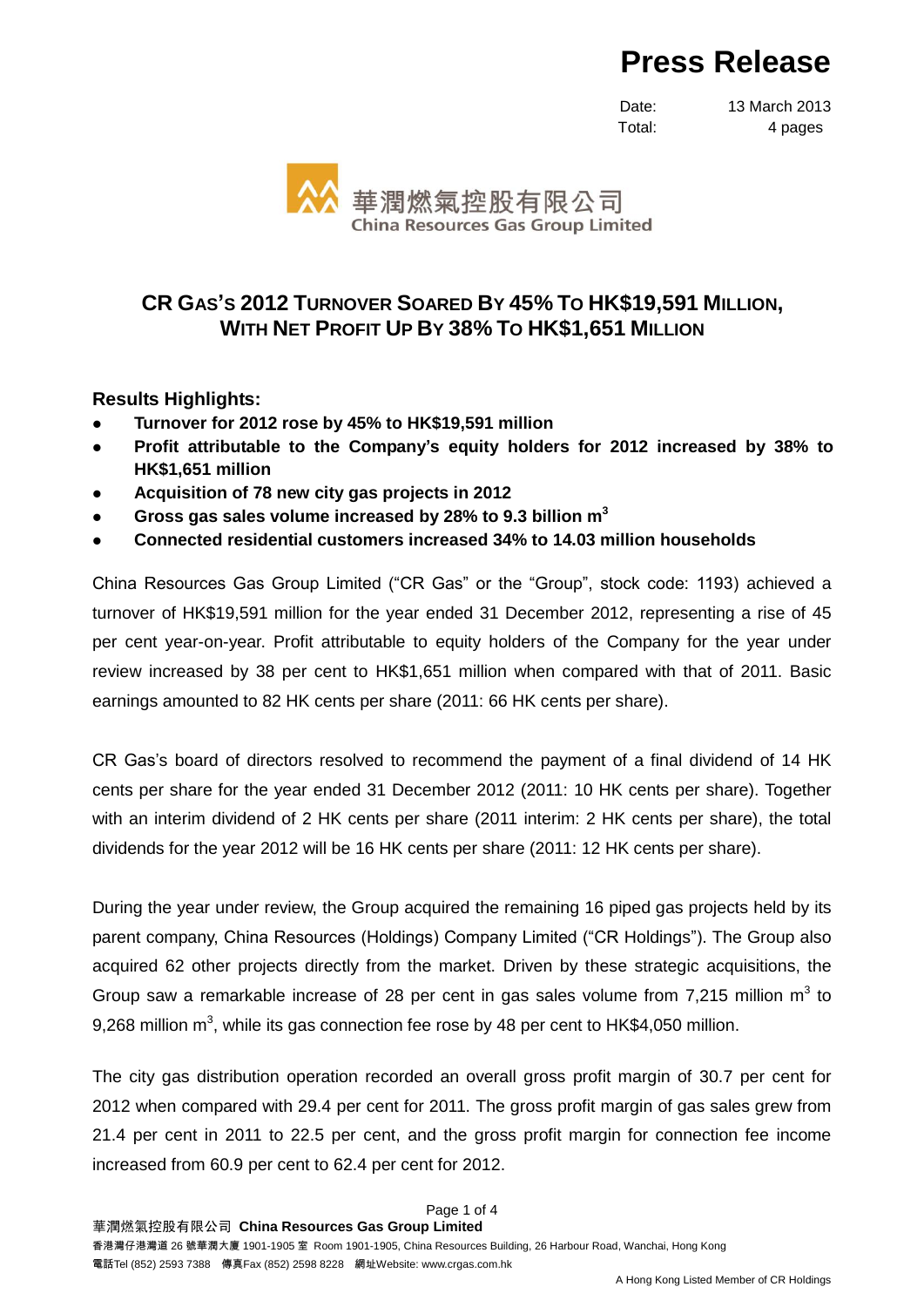"The continued economic growth and the rapid industrialization and urbanization in China have spiked the demand for energy in the country. Supported by national policies, the natural gas industry has seen a promising growth in the past few years. CR Gas has well positioned itself to tap into the opportunity and to grow with the market," said Mr Wang Chuandong, Chairman of CR Gas.

During the year under review, the Group forged ahead with its on-going expansion strategy with the aim of becoming the market leader in the downstream city gas industry in the foreseeable future. In May, the Group acquired 100 per cent equity interests in AEI China Gas Ltd, which enabled the Group to further broaden its revenue base and expand market coverage. Later the year, the Group received the green light from the Ministry of Commerce of the PRC to the formation of a joint venture with Tianjin Gas Group Co., Ltd. The joint venture will provide an immediate access for the Group to Tianjin market and eventually the Greater Tianjin-Bohai Region.

In addition to acquisition, the Group also pursued the strategy of increasing its stakes in existing gas joint ventures to enhance results through increased revenue and profit contributions. The privatization and delisting of Zhengzhou China Resources Gas Co., Ltd. were completed in February 2012, and in November 2012, the Group raised its interest in Zhongshan Public Gas Co., Limited to 55 per cent.

After the inclusion in the FTSE China Index and FTSE Hong Kong Index in March 2012, CR Gas was selected to be included as a constituent of Hang Seng China-Affiliated Corporations Index (HSCCI) in June 2012. The Group was also awarded high investment grade ratings of Baa1 and BBB+ by Moody's and Fitch in 2012.

"The inclusion in these important benchmark indices and high investment grade ratings not only affirm our strategies and performances, but also serve to strengthen investors' confidence in the Group. Looking ahead, we will continue to sharpen our competitive edge, diligently identify opportunities for business expansion through organic and external growth to consolidate our leading market presence in the downstream city gas distribution business," added Mr Wang.

The Group currently operates 152 city gas projects in 20 provinces including 11 provincial capitals and 3 direct administrative municipalities and 57 prefecture-level cities in the PRC with annualised gross gas sales volume of some 10 billion  $m^3$ .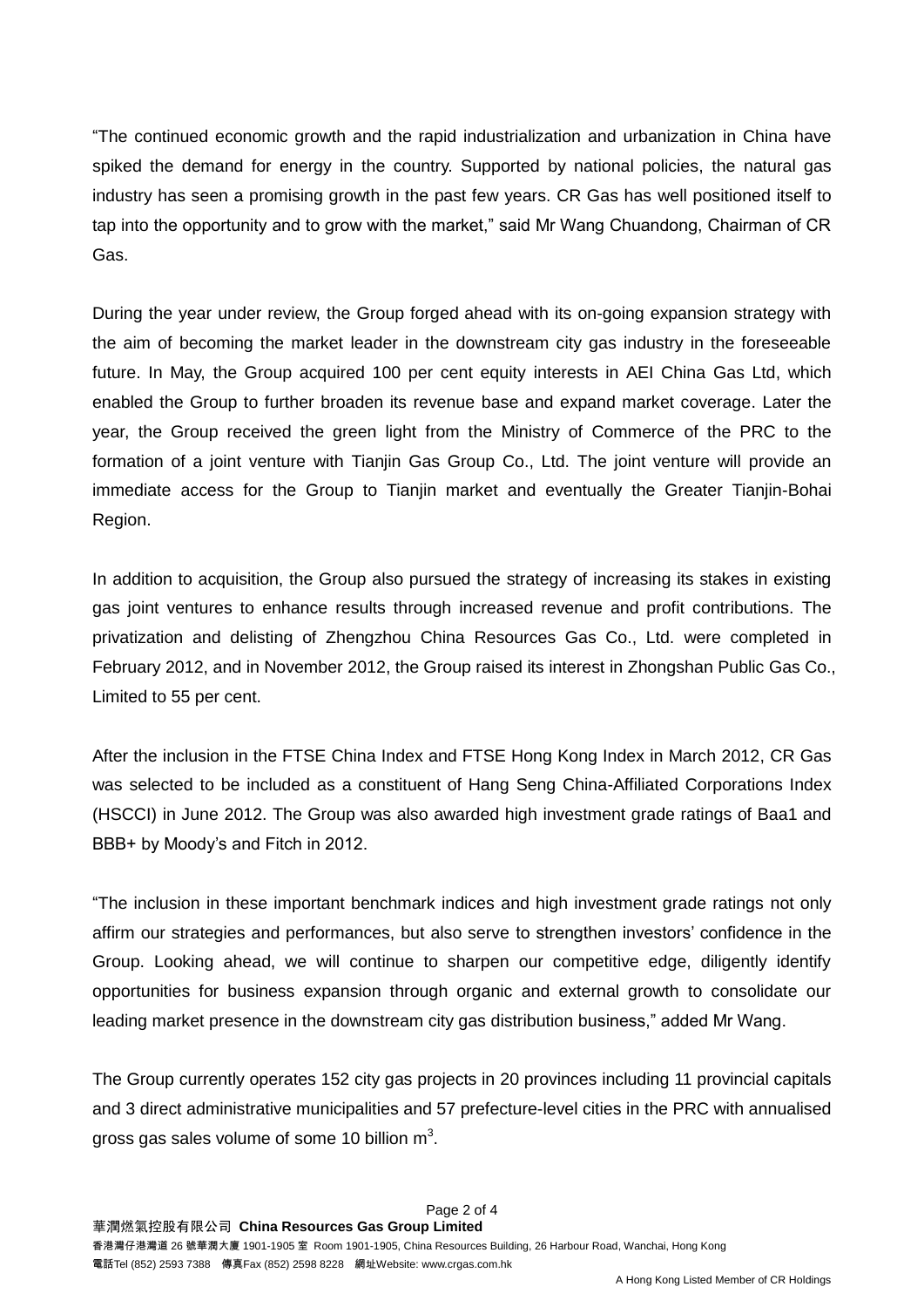### **About CR Gas**

CR Gas is principally engaged in downstream city gas distribution business including piped natural gas distribution and natural gas filling stations operation. Its operations are strategically located in areas of China which are economically more developed and densely populated and areas with rich reserves of natural gas. CR Gas aspires to become a respected market leader in downstream city gas distribution business in China.

- End -

| Issued by:<br>Through:     | China Resources Gas Group Limited<br><b>CorporateLink Limited</b> |                                         |  |
|----------------------------|-------------------------------------------------------------------|-----------------------------------------|--|
| <b>Investor Enquiries:</b> | China Resources Gas Group Limited                                 |                                         |  |
| <b>KF Chang</b>            | Tel: 2593 7373                                                    | E-mail: investor-relations@crgas.com.hk |  |
| Sophie Shen                | Tel: 2593 7371                                                    | E-mail: investor-relations@crgas.com.hk |  |
| Media Enquiries:           | CorporateLink Limited                                             |                                         |  |
| Phoebe Leung               | Tel: 2801 6237 / 9339 3206                                        | E-mail: phoebe@corporatelink.com.hk     |  |
| <b>Christine Chan</b>      | Tel: 2801 6090 / 6173 9039                                        | E-mail: christine@corporatelink.com.hk  |  |
| Dorothy To                 | Tel: 2801 6045 / 9123 6718                                        | E-mail: dorothy@corporatelink.com.hk    |  |

(Attached please find CR Gas's audited consolidated statement of comprehensive income for the year ended 31 December 2012)